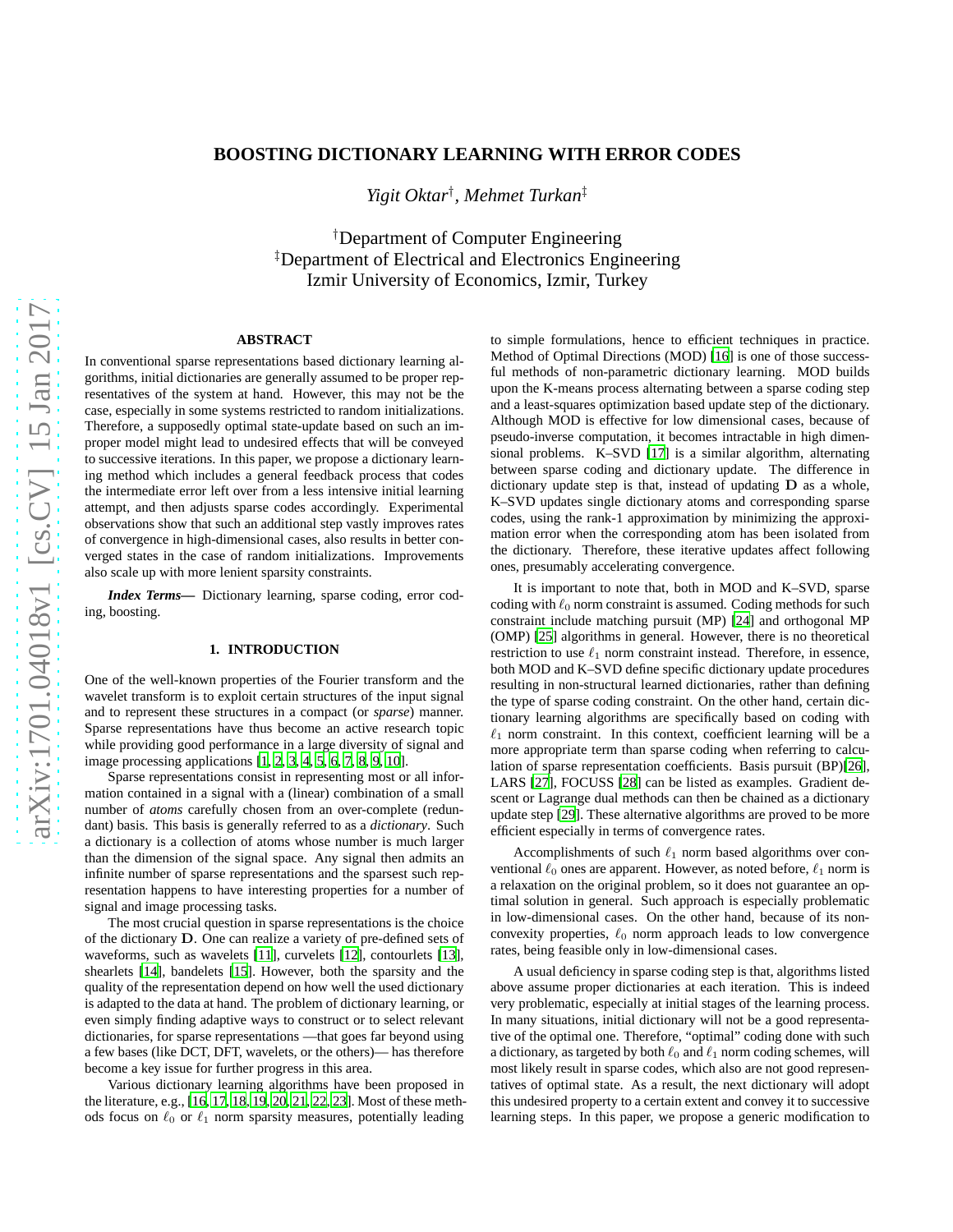sparse coding or the coefficient learning step, with an error feedback process by coding an intermediate error and adjusting sparse codes accordingly in a less intensive learning attempt, hence leading to a faster convergence when compared to the conventional approaches.

This paper is organized as follows. Section [2](#page-1-0) describes the details of the proposed dictionary learning algorithm. Section [3](#page-1-1) demonstrates the experimental setup and the obtained results. Finally, Section [4](#page-3-0) concludes this paper.

# <span id="page-1-0"></span>**2. DICTIONARY LEARNING WITH ERROR CODES**

#### **2.1. Dictionary Learning**

The problem of dictionary learning for sparse representations can be formulated as a non-convex optimization problem in the form of the equation as below,

$$
\underset{\mathbf{D}, \{\mathbf{x}_i\}}{\arg \min} \sum_{i=1}^{M} \|\mathbf{y}_i - \mathbf{D}\mathbf{x}_i\|_2^2 \quad \text{subject to} \quad \|\mathbf{x}_i\|_0 \leq k. \tag{1}
$$

Here the set  $\{y_i\}, i = 1...M$ , represents training samples, **D** is the dictionary to be learned and  $x_i$  is the sparse representation of the sample  $y_i$ ,  $\forall i$ . Parameter k defines the sparsity constraint allowed for sparse coding during the learning process. Since Eqn. (1) poses a non-convex optimization problem through an  $\ell_0$  norm constraint, solving this problem is thought to be NP-hard [\[30\]](#page-4-29). However, it is shown that for many high dimensional cases  $\ell_1$  norm constraint is enough to ensure sparsest solution [\[31](#page-4-30)]. Note that  $\ell_1$  norm constraint also turns the problem into a convex optimization one, which can then be solved via regular convex optimization tools. However, this should still be regarded as an approximation to the original problem.

In essence, traditional algorithms split Eqn. (1) into two approximate subproblems and alternate between these two simpler but convex optimization problems, namely *sparse coding* and *dictionary update* steps, to find a solution as follows,

$$
\underset{\{\mathbf{x}_i\}}{\arg\min} \sum_{i=1}^M \|\mathbf{y}_i - \mathbf{D}\mathbf{x}_i\|_2^2 \quad \text{subject to} \quad \|\mathbf{x}_i\|_0 \leq k, \qquad (2)
$$

$$
\underset{\mathbf{D}}{\arg\min} \sum_{i=1}^{M} \|\mathbf{y}_i - \mathbf{D}\mathbf{x}_i^*\|_2^2.
$$
 (3)

Eqn. (2) corresponds to the sparse coding step where the dictionary D is assumed to be fixed. This subproblem can easily be solved with any pursuit algorithm. Eqn. (3) defines the dictionary update step that is performed with  $\{x_i^*\}$ , i.e., sparse codes acquired from sparse coding. One direct way to solve this subproblem is the least-squares optimization as in MOD, such that  $D^* = YX^+$  where  $Y = \{y_i\}_1^M$ and  $X = \{x_i^*\}_1^M$  represent the training samples matrix and sparse codes matrix, respectively.  $X^+$  is the Moore-Penrose pseudo-inverse of X. A full iteration is completed alternating between sparse coding and dictionary update, and this procedure is repeated until convergence.

# **2.2. Introducing Error Feedback**

We propose a formulation that incorporates an intermediate error into the learning process. In the first stage, a regular sparse coding and dictionary update procedure is performed but with a sparsity level  $m < k$  by solving Eqn. (4).

$$
\underset{\mathbf{D}, \{\mathbf{a}_i\}}{\arg \min} \sum_{i=1}^{M} \|\mathbf{y}_i - \mathbf{D}\mathbf{a}_i\|_2^2 \quad \text{subject to} \quad \|\mathbf{a}_i\|_0 \le m \qquad (4)
$$

| <b>Algorithm 1</b> EcMOD algorithm pseudocode.                        |
|-----------------------------------------------------------------------|
| 1: function $ECMOD(D, Y, m, k)$                                       |
| while not converged do<br>2:                                          |
| $\mathbf{A} \leftarrow \text{OMP}(\mathbf{D}, \mathbf{Y}, m)$<br>3:   |
| $D \leftarrow YA^+$<br>4:                                             |
| $E \leftarrow Y - DA$<br>5:                                           |
| $\mathbf{B} \leftarrow \text{OMP}(\mathbf{D}, \mathbf{E}, k-m)$<br>6: |
| $D \leftarrow Y(A + B)^+$<br>7:                                       |
| return D                                                              |
|                                                                       |

| Algorithm $2$ EcMOD+ algorithm pseudocode.                          |  |
|---------------------------------------------------------------------|--|
| function $ECMOD+ (D, Y, m, k)$                                      |  |
| while not converged do<br>2:                                        |  |
| $\mathbf{D} \leftarrow \text{EcMOD}(\mathbf{D}, \mathbf{Y}, m, k)$  |  |
| $X \leftarrow \text{OMP}(D, Y, k)$<br>4:                            |  |
| $\mathbf{D} \leftarrow \mathbf{Y} \mathbf{X}^+$ return $\mathbf{D}$ |  |
|                                                                     |  |

Let us now denote  $\{a_i^*\}$  and  $D^*$  as the resulting sparse codes and the dictionary, respectively. The second stage involves sparse coding the approximation error  $\mathbf{e}_i = \mathbf{y}_i - \mathbf{D}^* \mathbf{a}_i^*, \forall i$ , as

$$
\underset{\{\mathbf{b}_i\}}{\arg\min} \sum_{i=1}^M \|\mathbf{e}_i - \mathbf{D}^* \mathbf{b}_i\|_2^2 \quad \text{s.t.} \quad \|\mathbf{b}_i\|_0 \leq k - m. \tag{5}
$$

After acquiring  $\{b_i^*\}$  in Eqn. (5), current-state sparse codes can further be updated as  $a_i^* + b_i^*$ . This step basically corresponds to some sort of feedback logic, where the first approximation is tested and then its deviation is sparse coded to be incorporated into actual codes. Note here that the original sparsity constraint still holds since  $\|\mathbf{a}_i^* + \mathbf{b}_i^*\|_0 \leq k$ . In the last stage, a final dictionary update is performed as in Eqn. (6) and an iteration is completed,

$$
\underset{\mathbf{D}}{\arg\min} \sum_{i=1}^{M} \|\mathbf{y}_i - \mathbf{D}(\mathbf{a}_i^* + \mathbf{b}_i^*)\|_2^2.
$$
 (6)

# **3. EXPERIMENTAL RESULTS**

<span id="page-1-1"></span>Two variants of the proposed scheme have been tested experimentally, namely EcMOD in Algorithm 1 and EcMOD+ in Algorithm 2. EcMOD includes the methodology that is defined in Section 2, and EcMOD+ includes a regular least-squares dictionary update (MOD) at the end of each iteration. OMP is used for sparse coding.

Two experimental setups have been performed, corresponding to low and high dimensional cases respectively. In the first setup,  $8 \times 8$  distinct patches were extracted from the *Barbara* image of size  $512 \times 512$ , resulting in 4096 image patches. Dictionary size was accordingly chosen as  $64 \times 256$ . Sparsity constraint k and additional sparsity parameter  $m$  were chosen as  $8$  and  $4$  respectively, so  $m$ being equal to  $k/2$ . Results corresponding to this setup are presented in Figure 1, Figure 2 and Table 1.

In error coded schemes, as a consequence of not directly coding with sparsity k, final codes  $\mathbf{a}_i^* + \mathbf{b}_i^*$  may not necessarily be optimal for  $k$ . However, as there are two coding steps with lesser sparsity constraints and a summation, codes have a higher chance of being optimal for most of the sparsity levels less than  $k$ . As a result, converged dictionary is a better representative of such sparsity levels, as observable in the results in Table 1. Error coded schemes consistently perform better in sparser cases.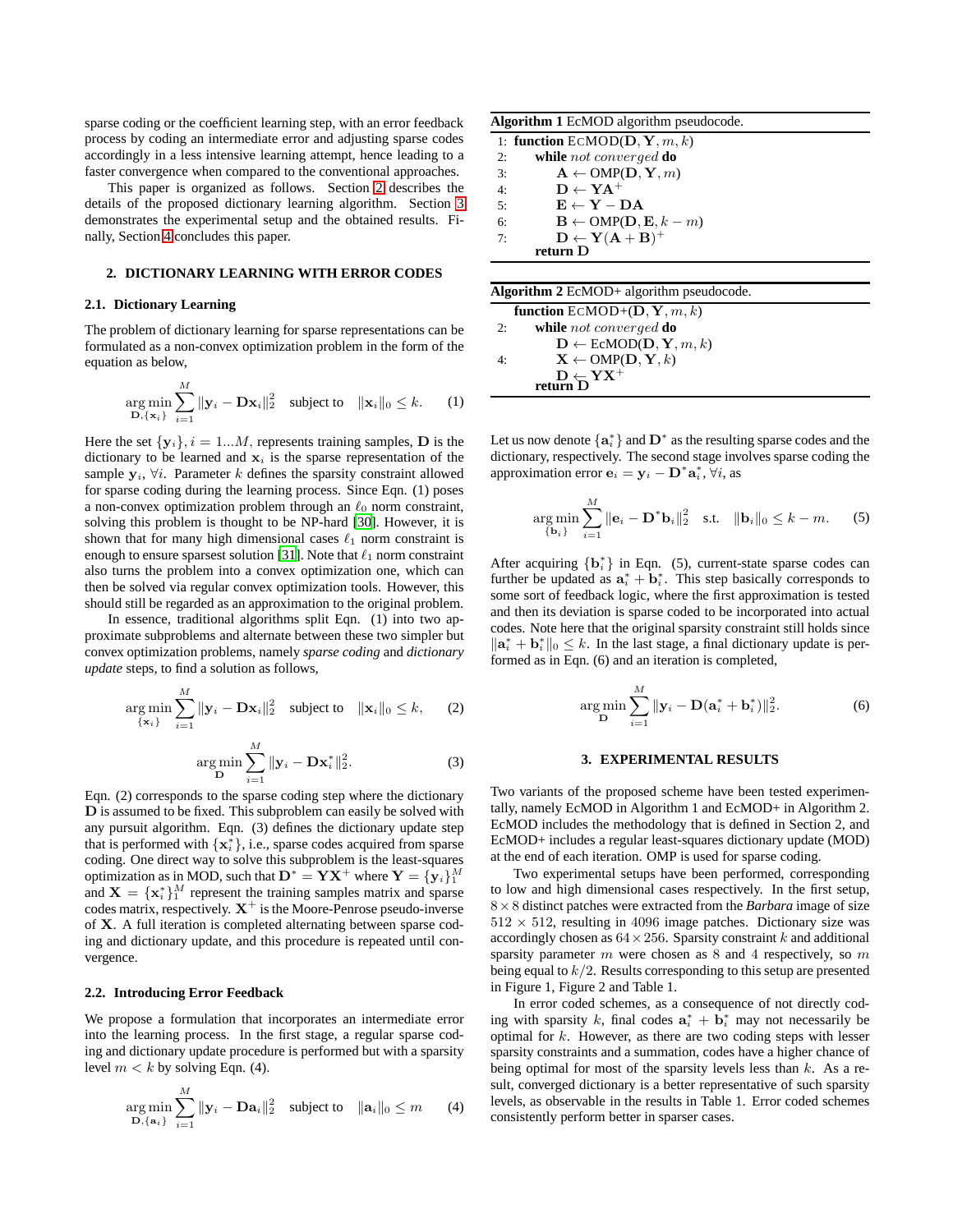

**Fig. 1**. Results of dictionary learning performed on the *Barbara* image. Dictionary size  $64 \times 256$ ,  $k = 8$  for both learning and testing. Each column represents a different initial dictionary. First and middle columns are randomly initialized. Last column is of DCT initialization. Figures depict PSNR (dB) performance values versus iteration number.



**Fig. 2**. Results for ten cases of uniformly random initial dictionaries. Lower and upper lines of each method correspond to minimum and maximum PNSR (dB) values attained among all ten cases. Middle lines represent average values.

Not targeting a sparsity level  $k$  directly leads to a possibility of converged dictionary to be suboptimal for that given  $k$ . However, this drawback can be worked around by chaining a conventional step that targets an exact sparsity level  $k$ . Referred to as EcMOD+ algorithm, experiments with this further modified method show that, such architecture possesses optimality for  $k$  sparsity and also better performance for the cases where sparsity level is less than  $k$ . This phenomenon is apparent in Figure 1, where learning and testing k chosen both as 8. Performance of EcMOD is not consistent as it performs much like MOD in second random initialization case. Whereas, EcMOD+ consistently performs well.

In a more extensive manner, Figure 2 compares the performance of MOD and EcMOD+ in the case of ten different randomly initialized dictionaries. DCT convergence is supplied as a baseline. This figure represents superiority of this error coding scheme over conventional coding in the case of random initializations. "Optimal" coding with an improper random dictionary within initial stages hamper the final convergence state as observable in the case of

|                  | $k=2$ | $k=5$ | $k=10$ | $k=20$ |
|------------------|-------|-------|--------|--------|
| <b>Rand. 1.</b>  |       |       |        |        |
| <b>MOD</b>       | 26.33 | 32.08 | 36.82  | 40.43  |
| <b>ECMOD</b>     | 26.91 | 33.90 | 37.87  | 41.72  |
| $EcMOD+$         | 26.89 | 33.90 | 38.10  | 41.86  |
| <b>Rand. 2.</b>  |       |       |        |        |
| <b>MOD</b>       | 26.61 | 32.20 | 36.89  | 40.68  |
| <b>ECMOD</b>     | 27.92 | 33.36 | 36.88  | 40.25  |
| $EcMOD+$         | 26.73 | 33.87 | 38.08  | 41.83  |
| <b>DCT</b> Init. |       |       |        |        |
| <b>MOD</b>       | 26.22 | 33.02 | 38.40  | 42.82  |
| <b>ECMOD</b>     | 26.95 | 34.05 | 38.06  | 41.98  |
| $EcMOD+$         | 26.94 | 33.96 | 38.19  | 42.07  |

**Table 1.** Average approximation PSNR (dB) performance values of learnt dictionaries as in Figure 1 and Figure 2.  $k$  represents the sparsity used for testing.

MOD. Although not targeting optimal codes, error coded scheme EcMOD+ converges to DCT result in all 10 random initialization cases. This is possible because, in each step from the beginning, dictionary passes through a less intensive validation, in the expense of acquiring optimal codes. There is no total superiority in DCT initialization case as seen in Table 1. However, superiority can be achieved with more complex error coding schemes.

Finally, regarding overall sparsity levels within error codes and its evolution during learning process, the proposed method presents interesting trends. In conventional sparse coding (targeting the sparsity  $k$ ), as approximation threshold is kept very strict in general, sparse codes end up with using all  $k$  supports. Therefore, in methods such as MOD and K–SVD, codes consistently have  $k$  supports even starting from the initial iteration. In the proposed method, during error coding, selection of previously selected supports is frequent. This is especially observable during initial iterations. Near maximum support counts are gradually reached as the system converges, but not necessarily reaching exact maximum.

In the second set of experiments, EcMOD+ scheme has been tested with all possible 255025 image patches extracted with a full coverage of sliding window algorithm with a window size of  $8 \times 8$ . Combinations of sparsity of 4, 8, 16, and 32 against small and large dictionaries were tested. DCT was used as initial dictionary in all cases. Note that, in DCT initialization cases, there is only an advan-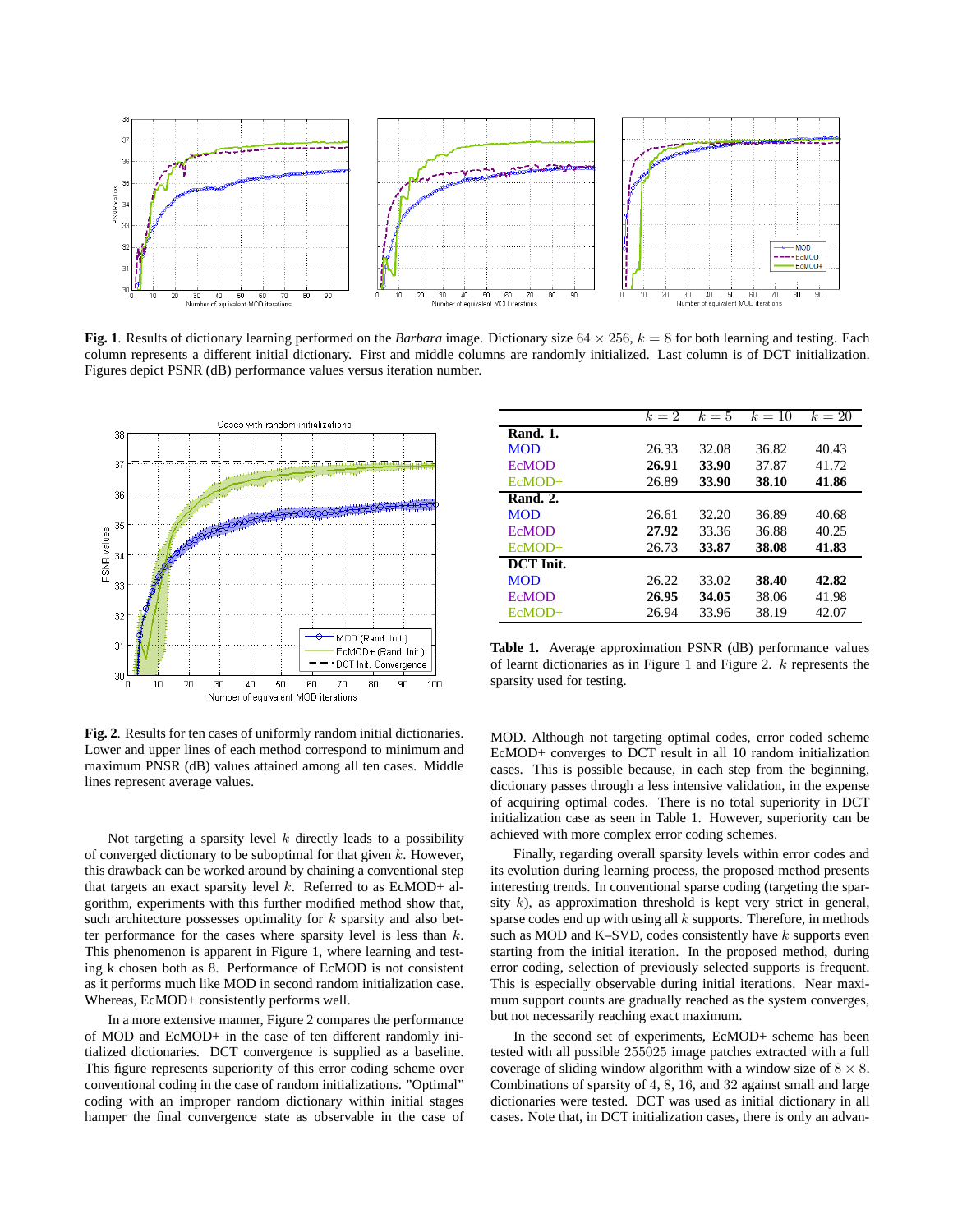

**Fig. 3**. Performance gain factor for different sparsity levels, in the case of a relatively small and a large dictionary.



**Fig. 4**. The convergence performance for dictionary size 64 x 256 and k as 8 for both learning and testing.

tage of faster convergence rates but not of better converged states, at least for this error coding scheme. Superior converged states with more complex schemes have been achieved, but they are omitted here because of the space limitation.

Experimental results with the second setup are summarized in Figure 3 and Figure 4. In Figure 3, performance ratios were calculated relative to the MOD algorithm in terms of mean-squared error to estimate a performance gain factor for each sparsity level, approximately at fifth equivalent iteration, for an approximate convergence rate analysis. Gains for large dictionary in the case of learning with lenient sparsity levels are more striking, but stricter sparsity constraints cause substandard performance. Overall, the performance in this case is promising as it signals to scaling with input size. Smaller sized dictionary safely performs above standard. Figure 4 depicts



**Fig. 5**. A frequency subdomain of learnt dictionaries formed with same processing time. MOD on the left, EcMOD+ on the right.

the convergence plot for dictionary size 64 x 256 and k as 8 for both learning and testing. Significant gain in convergence rate is observable with the error coded scheme in this high-dimensional setup. Note that, mean-squared error is given as measure since sliding window patches were used. Finally, Figure 5 compares atoms that lie within similar frequency domains, learnt with MOD and EcMOD+. Note here the well-defined structure of EcMOD+.

# **4. CONCLUSION**

<span id="page-3-0"></span>MOD, by itself is a greedy algorithm that targets optimality one task at a time. Tasks are considered as isolated from each other, even within the same iteration. This results in MOD being a rather shortsighted method which fails at tasks that require a broader perspective of the system.

In this paper, we presented a method in which sparse coding and dictionary update steps are intertwined through intermediate error codes. Note that there could be other ways to accomplish this. Another way could be to add sparse codes of two successive iterations and perform a dictionary update based on this accumulated code, without even introducing error codes. As an analogy, MOD can be considered as a single-step numerical method, where as the example given would be a multi-step one. Our method can be considered as a multi-step approach that utilizes a half-step.

To summarize, our framework is generic enough to be included in many forms of learning-based approaches. In essence, our scheme includes an initial attempt of learning with less computational and spatial requirement than originally allocated. This corresponds to a single iteration of MOD performed with  $m < k$ . In this way, a feedback can be acquired that reflects the congruence of the model and the data at hand, so that current state can properly be adjusted before the final model update, which consumes the remaining resources.

This approach will be most beneficial for systems that are restricted to random initializations (as apparent in Figure 1, 2 and Table 1). A random initial model is most likely to be an improper representative of a specific system. Therefore, an update based on this model, no matter how intensive it is, will result in an undesired state. In fact, an optimal update based on this improper model could be more impairing than a suboptimal one in this regard.

As a concluding remark, readers should bear in mind that this work is based on a pragmatic perspective. Although satisfactory improvement has been observed, a more rigorous theoretical approach can lead to certain variations built on top of this framework that will be far more fruitful.